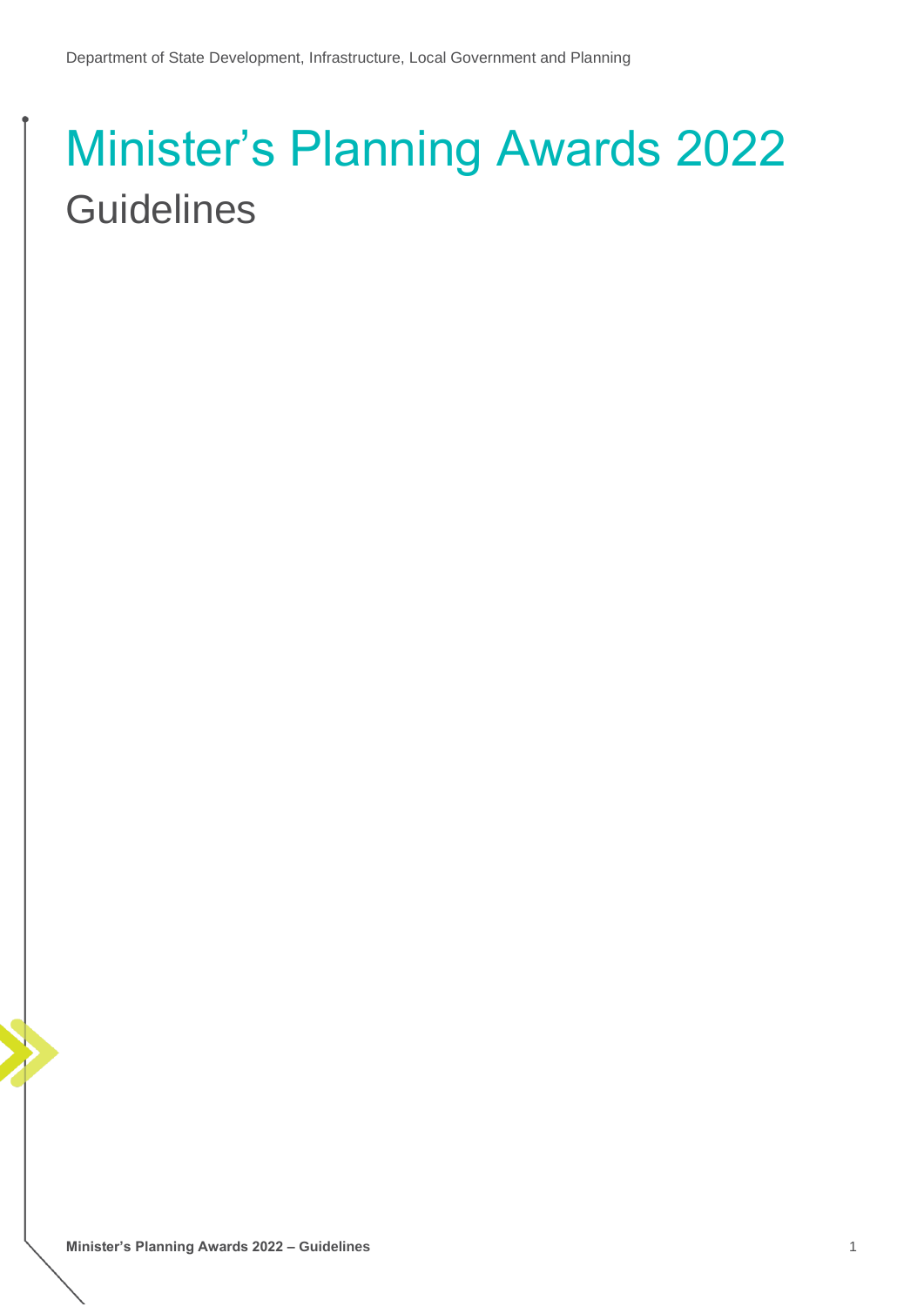# The Minister's Planning Award (thesis/research)

## **Background**

The Minister's Planning Award, in one form or another, has been presented each year since 1989. The award is presented to a Queensland university student whose thesis, masters, or major final year research project is considered to be innovative, practical, original and contributes significantly to the creation of well-planned communities that are prosperous, resilient and sustainable.

This award is open to undergraduate, post-graduate and masters planning students.

Students from the following universities can nominate themselves for this award, or universities can nominate students: The University of Queensland, Queensland University of Technology, Griffith University, James Cook University, the University of Southern Queensland, Bond university, and the University of the Sunshine Coast.

#### Award

One overall award is presented to an outstanding student with one highly commended runner up also recognised.

The winner will be someone whose thesis or major final year research project is considered to contribute significantly to the creation of well-planned communities that are prosperous, resilient and sustainable. This could be projects which:

- help deliver healthier, safer and more inclusive communities
- enable more transparency in Queensland's planning framework
- encourage more community participation in Queensland's planning framework.

The award is intended to publicly recognise innovative and practical approaches to real problems. The winner will receive a \$2000 cash prize. The winner may be included in a media statement and/or photograph with the Minister as well as Department of State Development, Infrastructure, Local Government and Planning (the department) social media opportunities.

The name of the prize-winning nominee and university they attend may be published. However, no additional personal information will be given out without the prior consent of the prize-winning nominee.

The award will be presented during the annual Planning Institute of Australia 2022 Queensland Awards for Planning Excellence, to be held in November 2022.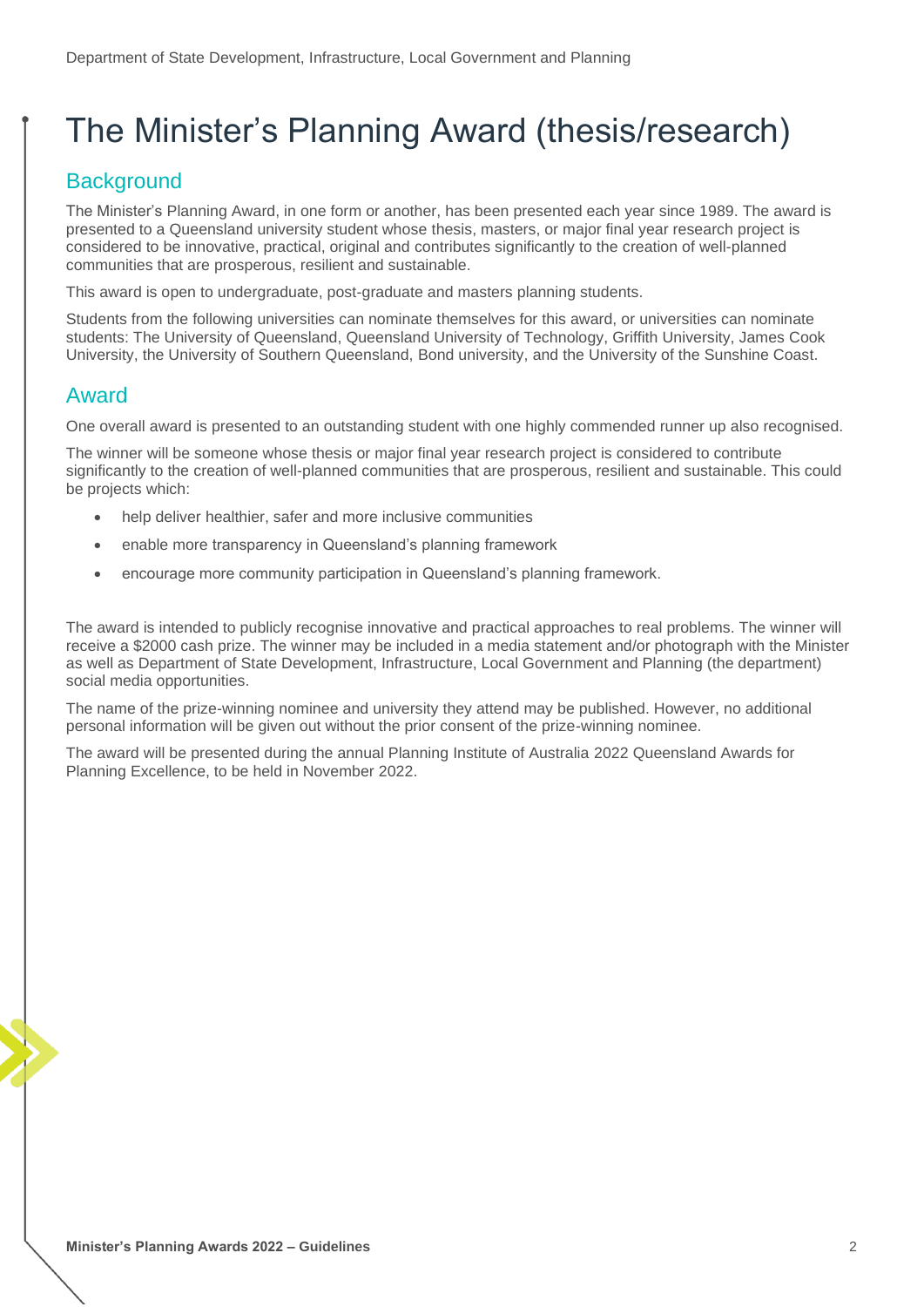# The Minister's Planning Award (thesis/research)

### Assessment criteria

| <b>Weighted Criteria</b>                                                                                                                                                                                                                                                      | Weighting |
|-------------------------------------------------------------------------------------------------------------------------------------------------------------------------------------------------------------------------------------------------------------------------------|-----------|
| Addressing a contemporary planning problem or opportunity: The subject matter<br>should be innovative and address a potential response to a contemporary planning<br>problem or opportunity to ensure communities are well-planned, prosperous, resilient and<br>sustainable. | 60%       |
| <b>Practicality:</b> The thesis or project illustrates how it can be implemented or research can<br>be used to ensure delivery of communities that are prosperous, resilient and sustainable.<br>It should be practical to the work of planning practitioners.                | 20%       |
| Readability: The argument is presented logically and clearly, assessed from the point of<br>view of a planning practitioner.                                                                                                                                                  | 20%       |

#### **Mandatory Criteria**

**Original work:** The thesis or project is the student's original work, except for any permitted third-party material, and has not been published elsewhere.

**Permitted third-party material:** The thesis or study does not include any third-party material unless it is appropriately used, acknowledged and referenced in accordance with standard academic practice and copyright law.

#### **Entries**

Each university is invited to nominate up to three entries that meet the above criteria.

Any student at one of the eligible universities may nominate their own entry if they consider it meets the above criteria.

Prior to applying, each student nominating themselves and each student nominated by a university must read this guideline and the department's privacy and security statement.

Please complete the online nomination form and upload the relevant documentation in PDF format. If you do not wish to submit your entry online, download a word form and email with your documents to [planningcomms@dsdilgp.qld.gov.au.](mailto:planningcomms@dsdilgp.qld.gov.au)

Entries must be received by **5pm on Friday 30 September 2022**.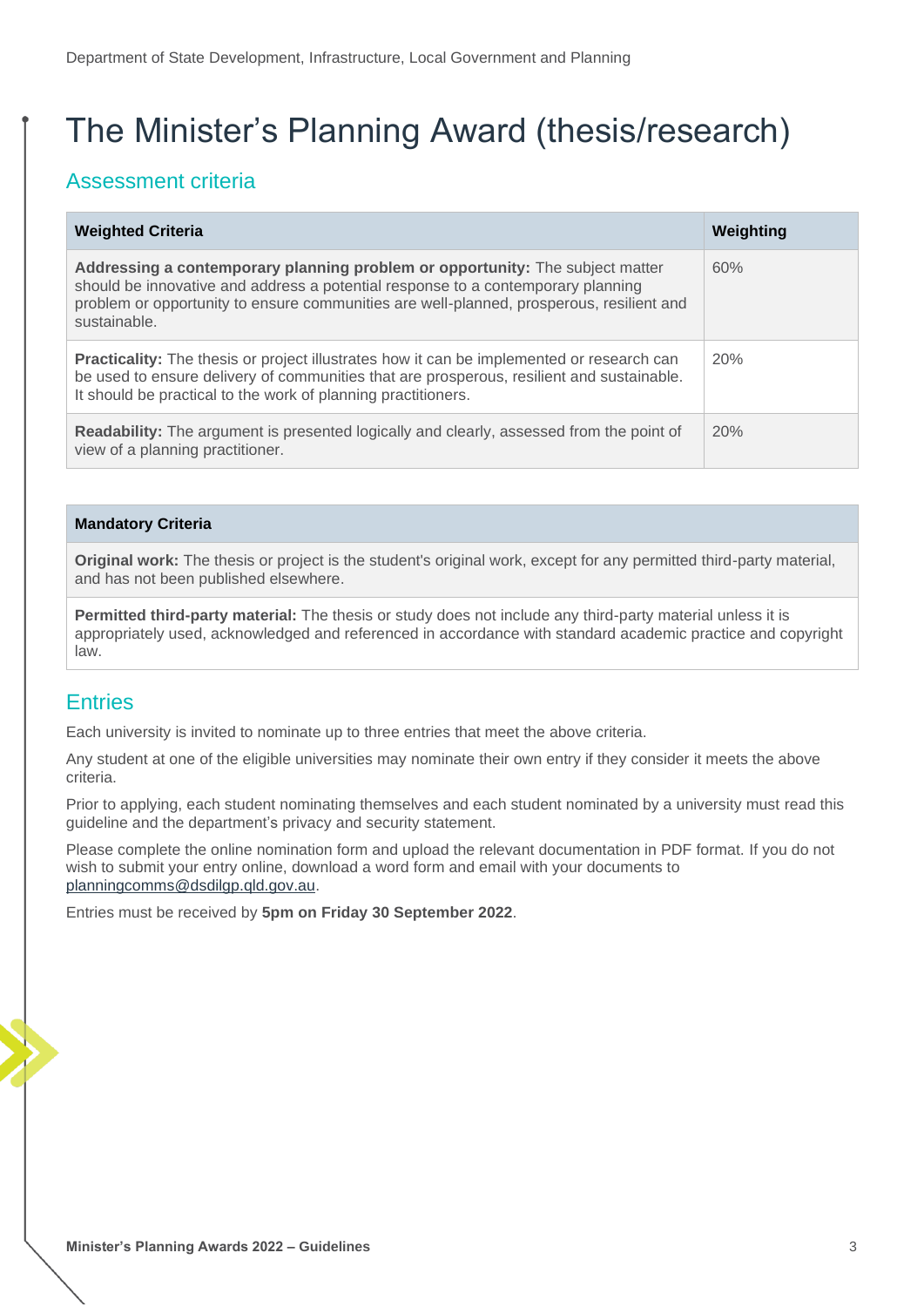# Female Student in Planning Award (university nomination)

### **Background**

The Female Student in Planning Award will be presented to one female university undergraduate (second, third or fourth year) recognised as being an outstanding student.

The Department of State Development, Infrastructure, Local Government and Planning invites universities to nominate up to three students for consideration.

The following universities can nominate students for this award: The University of Queensland, Queensland University of Technology, Griffith University, James Cook University, Bond University, the University of Southern Queensland, and the University of the Sunshine Coast.

**The award is only open to university nomination. Students may not nominate themselves for this award.**

#### Award

One award will be presented to a female student who meets the criteria outlined below.

The winner will be chosen based on a rationale (750 words maximum) submitted by their university that addresses the assessment criteria.

The winner will be offered a four-week paid internship with the department, subject to the department's standard engagement conditions and criteria.

The award is intended to:

- encourage and champion women into the profession with the aim to ultimately take leadership positions and increase the number of women in planning
- give students the opportunity to develop an understanding of the state's role and contribution to planning early in their career
- strengthen links between universities and the department.

The name of the prize-winning nominee and university they attend may be published. However, no additional personal information will be given out without the prior consent of the prize-winning nominee.

The award will be presented during the annual Planning Institute of Australia 2022 Queensland Awards for Planning Excellence, to be held in November 2022.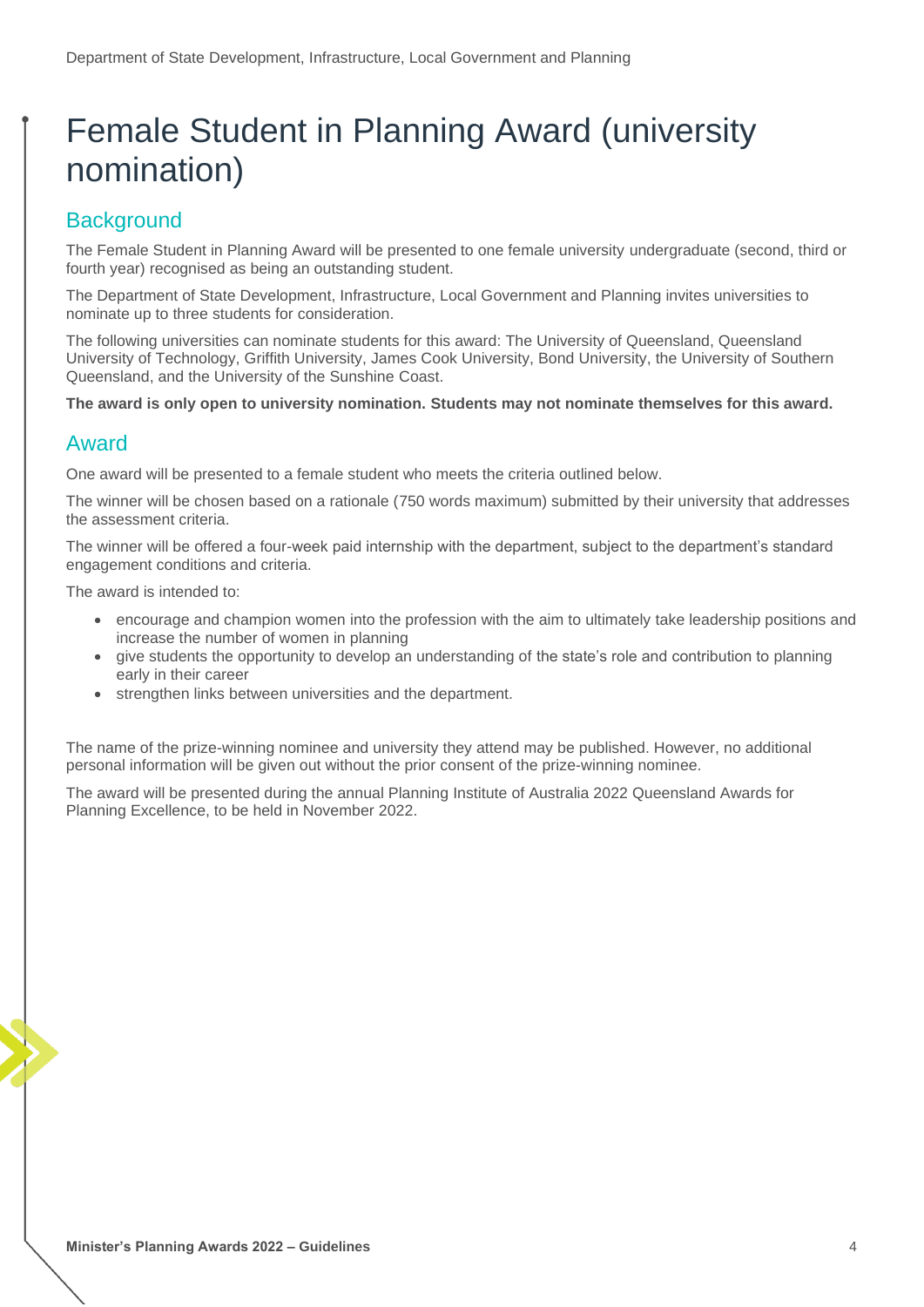# Female Student in Planning Award (university nomination)

### Assessment criteria

This award will be given to a female student who displays one or more of the following characteristics:

#### **Criteria**

Outstanding results in the study of planning at undergraduate level during the current academic year (2022).

Involved in a planning student association that is enhancing the experience of planning students at the university.

Overcome personal hardship or adversity to achieve excellence in academic studies.

Shows promise of high achievement in the planning field.

#### **Entries**

Each university is invited to nominate up to three students who meet one or all of the above criteria.

Prior to applying, please ensure each nominated student has read this guideline and the department's privacy and security statement.

Please complete the online nomination form and upload the relevant documentation in PDF format. If you do not wish to submit your entry online, download a word form and email with your documents to [planningcomms@dsdilgp.qld.gov.au.](mailto:planningcomms@dsdilgp.qld.gov.au)

Entries must be received by **5pm on Friday 30 September 2022**.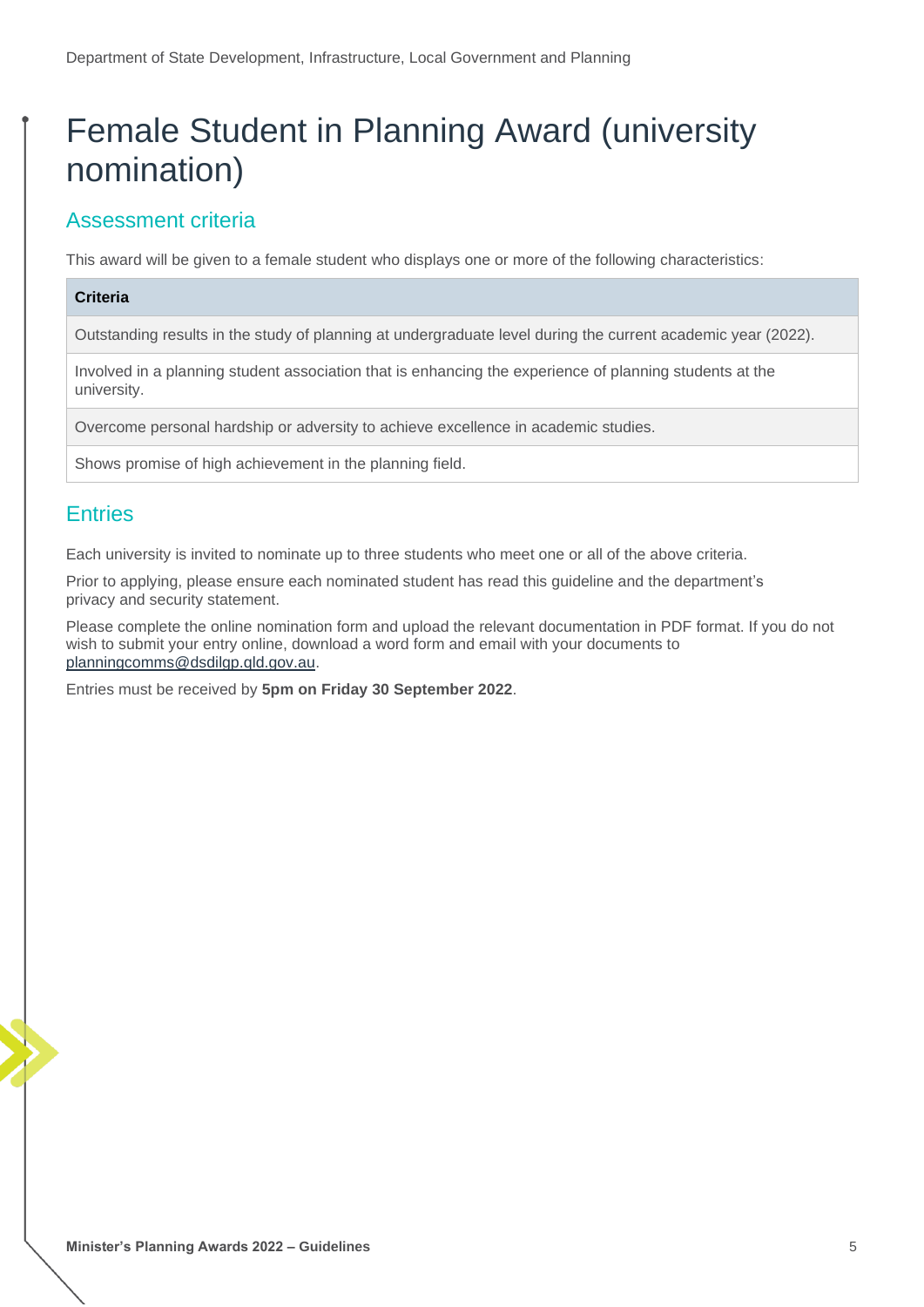# Indigenous Student in Planning Award (university nomination)

### **Background**

The Indigenous Student in Planning Award will be presented to one Aboriginal or Torres Strait Islander university undergraduate (second, third or fourth year) recognised as being an outstanding student.

The Department of State Development, Infrastructure, Local Government and Planning invites universities to nominate up to three students for consideration.

The following universities can nominate students for this award: The University of Queensland, Queensland University of Technology, Griffith University, James Cook University, Bond University, the University of Southern Queensland, and the University of the Sunshine Coast.

**The award is only open to university nomination. Students may not nominate themselves for this award.**

#### Award

One award will be presented to an Aboriginal or Torres Strait Islander student who meets the criteria outlined below.

The winner will be chosen based on a rationale (750 words maximum) submitted by their university that addresses the assessment criteria.

The winner will be offered a four-week paid internship with the department, subject to the department's standard engagement conditions and criteria.

The award is intended to:

- encourage and champion Aboriginal and Torres Strait Islander into the profession with the aim to ultimately take leadership positions and increase the number of First Nations peoples in planning
- give students the opportunity to develop an understanding of the state's role and contribution to planning early in their career
- strengthen links between universities and the department.

The name of the prize-winning nominee and university they attend may be published. However, no additional personal information will be given out without the prior consent of the prize-winning nominee.

The award will be presented during the annual Planning Institute of Australia 2022 Queensland Awards for Planning Excellence, to be held in November 2022.